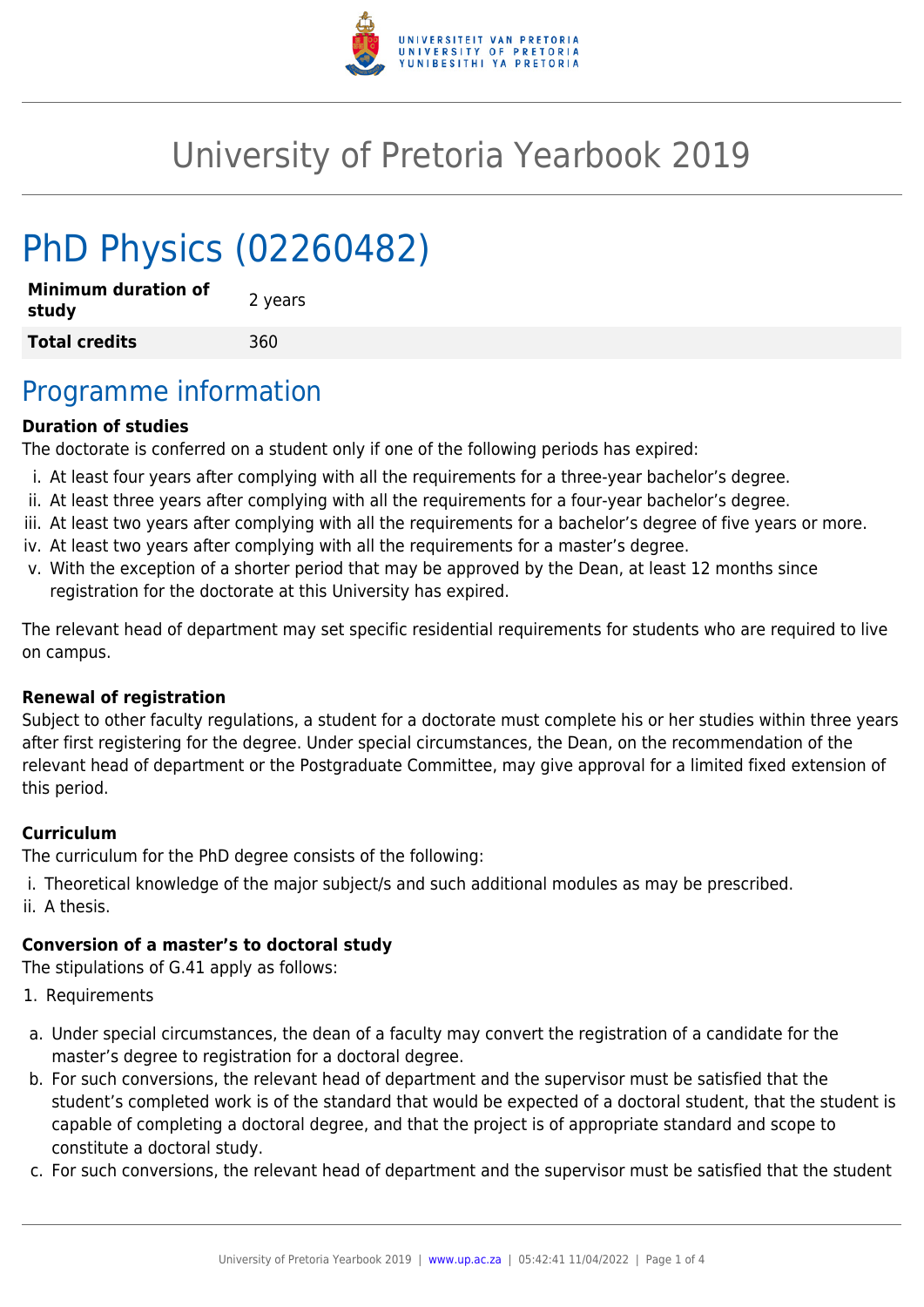

has demonstrated that he or she has the potential to fulfil the requirements of a doctoral degree without having completed a master's degree.

- 2. Process
- a. Application for conversion may be submitted at any time during the course of study for the master's degree.
- b. The application for the conversion must include the following documentation:
- i. A detailed progress report by the candidate of the work completed for the master's project. The report must provide proof that the results obtained thus far are of such a standard and scientific significance that they justify conversion to a doctoral project. The report should include details of presentations made at conferences and of material that has been submitted for publication and/or published.
- ii. A detailed proposal for the intended doctoral project, written by the candidate, including the objectives of the project.
- iii. A recommendation by the supervisor with specific comments on the ability of the applicant as a potential doctoral candidate as well as the feasibility of the conversion, especially with regard to the information provided by the candidate in his/her reports (items (i) and (ii)).
- iv. A recommendation by the relevant head of department, if he or she is not the supervisor, in which the ability of the candidate as a potential doctoral candidate is confirmed.
- v. If the Dean considers it advisable for the faculty, the candidate may be required to present a seminar to the department in support of the application. In this case, the relevant head of department should include a report on this in his or her recommendation.
- c. The application of the candidate, together with the reports and recommendations, is submitted for consideration to the Dean, (who may delegate to the Chairperson of the Faculty Postgraduate Committee) for approval. The decision should be submitted to the Faculty Board for approval.

#### **General**

Candidates are required to familiarise themselves with the General Regulations regarding the maximum duration of study and the requirements to submit an article/s for publication.

## Other programme-specific information

Additional modules may be prescribed by the head of department. The contents of the coursework will be determined by the supervisor and head of department to supplement the subject of the thesis of the student.

## Examinations and pass requirements

- i. Consult the General Regulations that apply to the calculation of marks.
- ii. In order to obtain the PhD degree the candidate must:
- pass the examinations and the prescribed modules, as determined in the study programme;
- pass the thesis; and
- pass the final examination on the thesis and general subject knowledge.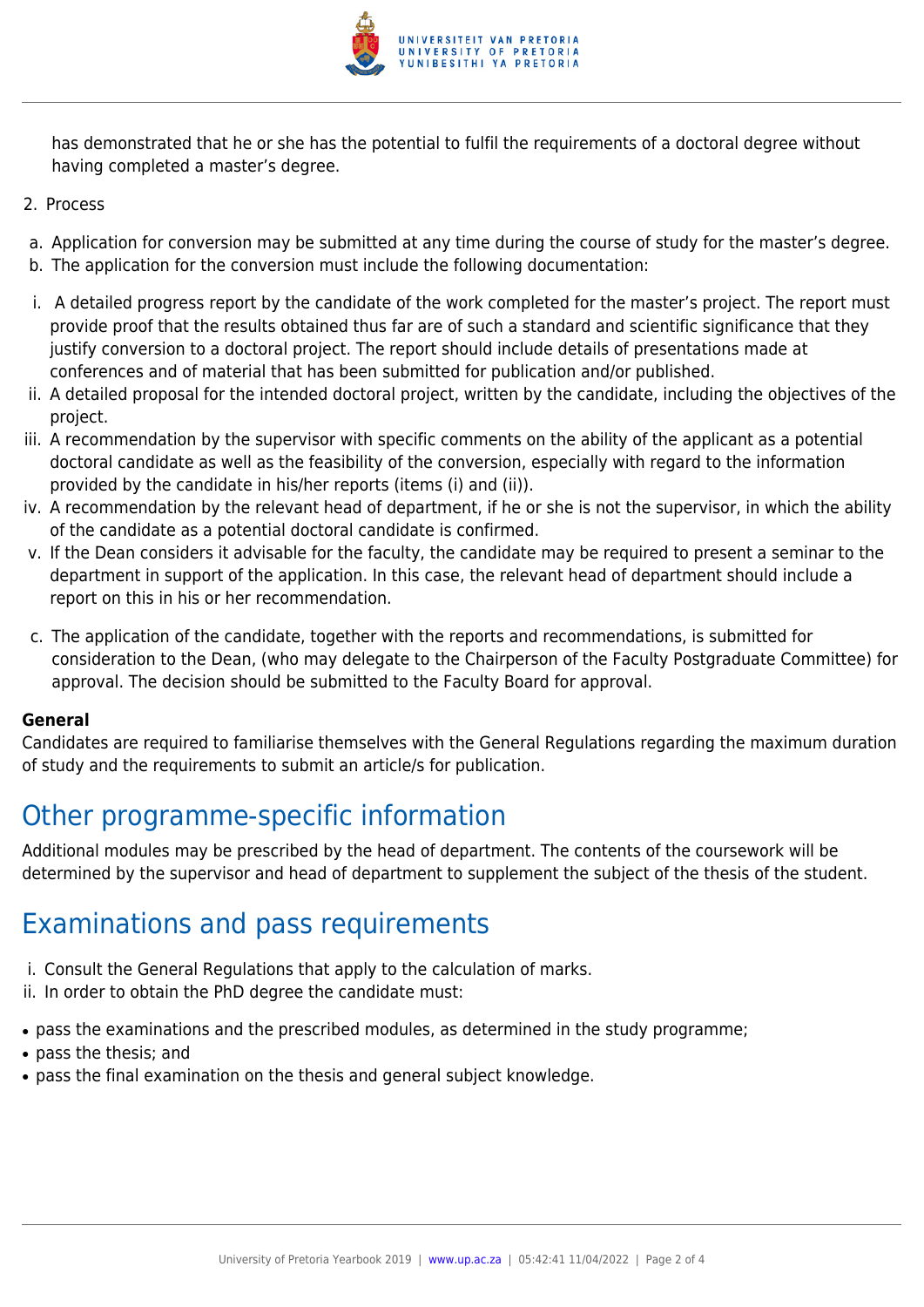

# Curriculum: Year 1

**Minimum credits: 360**

## **Core modules**

[Thesis: Physics 990](https://www.up.ac.za/faculty-of-education/yearbooks/2019/modules/view/FSK 990) (FSK 990) - Credits: 360.00